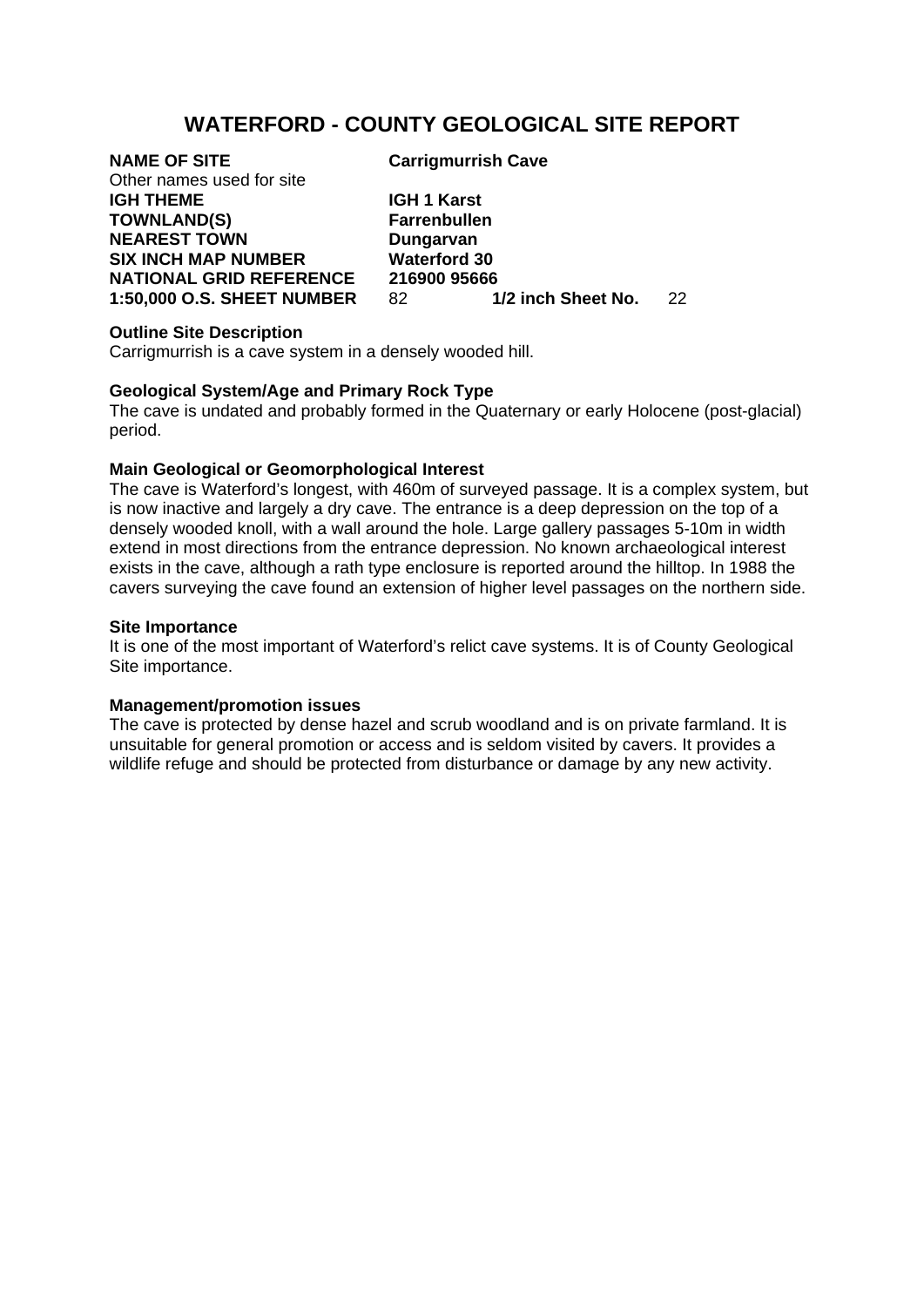

The wooded knoll in which Carrigmurrish Cave is situated.



Robbie Meehan at the top of the entrance collapse.



Matthew Parkes in one of the passages in the bottom of the entrance collapse.